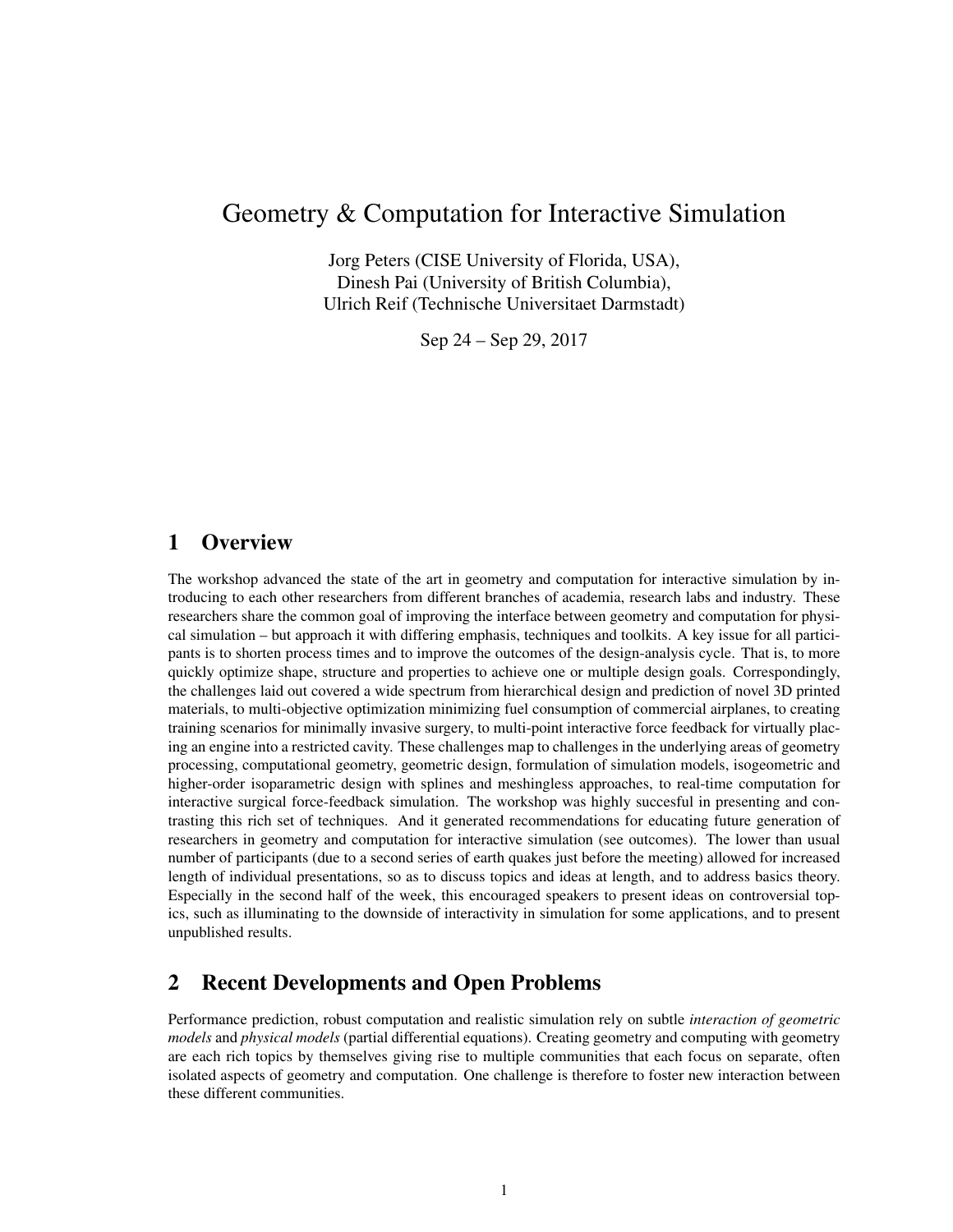#### 2.1 Model reduction to enable user interaction with complex simulations

Advances in model reduction, i.e. fast pre-computation of dominant eigen-spaces, have recently enabled interactive simulation of very large, highly-tessellated objects. Fast approximation algorithms are essential for applications where users interact in real-time with a complex simulation. To allow for an effective interaction, many software tools provide a user with a set of predefined controls. Model reduction provides techniques for the design of fast approximation algorithms for scenarios in which the set of user interactions is low-dimensional compared to the degrees of freedom of the system to be simulated. Model reduction approaches follow an offline-online paradigm. In an offline phase, the system to be simulated is observed and analyzed and a low-dimensional system is constructed. This low-dimensional system is fast to evaluate and approximates the complex system in the space of configurations reachable by the user controls. In the online phase, only the low-dimensional system is evaluated. Though methods for real-time simulation of elastic bodies have been introduced, see [\[6,](#page-11-0) [7,](#page-11-1) [8\]](#page-11-2) and references therein, there remain many challenges and open problems. Examples are the construction and efficient handling of non-linear subspaces, error control (a priory and online) for real-time simulation of non-linear systems, methods for fast updating the reduced systems in the online phase and application of reduction to micromaterials of 3D printing and haptic force-feedback techniques.

#### 2.2 Simulation Environments

Interactive simulation has to rely on the rich substrate of opensource software libraries to harness the complexity of the of interactive physics solving not only sophisticated PDE models but also real-time collision detection and response. For example, interactive surgical simulation includes challenges of soft-tissue simulation, of tool organ collision detection, collision response in the form of real-time force-feedback, cutting and tearing and providing a convincing visual appearance. Such challenges go far beyond the usually wellfenced application of numerical algorithms and require the *integration* of several toolkits. Fortunately, many new research results and tools have recently become available through open-source software libraries such as sofa, blender, bullet, CGAL, G+smo, etc. Current challenges lie in the integration and federation of the software packages. For example, one recent such integration, Blender2SOFA, links the geometric modeling interface and capabilities of Blender to the softbody physics simulation capabilities of the Simulation Open Framework Architecture (SOFA) [\[5\]](#page-11-3). A second category of challenges includes setting up incentive systems to maintain a pool of contributors and an innovative ecosystem.

#### 2.3 Meshingless spline techniques for design and analayis

In academia, geometric models and interfaces to modeling are typically developed in mechanical engineering or computer science, possibly using tools of approximation theory, while solving geometrically-inspired equations is considered to fall into the realm of numerical analysts in applied mathematics. In industry, the separation between model creation and model analysis has led to a time-consuming cycle between separate geometric design and FEM analysis departments.

Underlying this divide is the difference in mathematical models for representing geometric objects and physical data. While tensor product spline functions are a widely-used standard for the description of high quality surfaces in Computer-Aided Design systems, simulation is mostly based on piecewise polynomial functions on specific tesselations of the domain. Repeated conversion from on representation to another is necessary to the design geometric objects with specific physical properties, and solving this task is considered to be the bottleneck in physics-based geometry design. Conversion is time-consuming and, perhaps even worse, typically entails a loss of accuracy when the exquisit detail of high-quality geometric models cannot be preserved or, conversely, the numerically sophisticated analysis of geometrically simplified models yields suboptimal results on the original.

Several models for unifying the representations of geometric and physical objects have been proposed to overcome this problem. As there seems to be no alternative to the use of splines in surface modeling, these attempts aim at using splines also for the approximation of PDE solutions. One example are *Weighted Extended B-Splines* [\[2\]](#page-11-4) represent a systematic approach in that direction. Here, a weight function which vanishes at the boundary of the domain is used as a multiplier for standard splines to satisfy essential boundary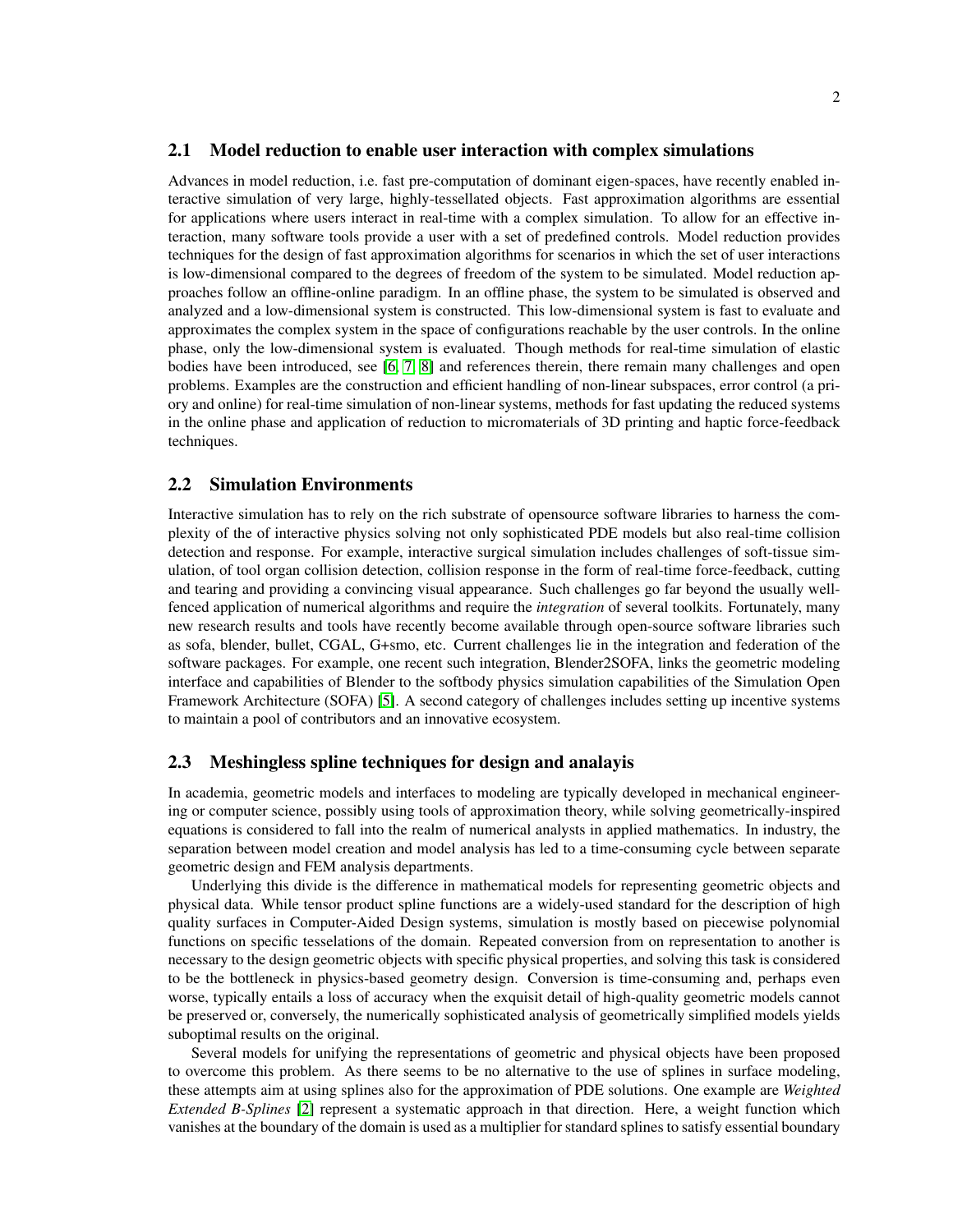conditions, and the stability problem is solved by a specific coupling process for B-splines near the boundary. Another approach is called *Isogeometric Analysis (IGA)* by [\[9\]](#page-11-5). IGA is based on a piecewise parametrization of the domain in terms of B-splines. Using the same basis functions for the representation of physical data yields a highly consistent framework. IGA has attracted much interest in recent years, but still faces many challenges. (For progress near irregularities in the underlying quad mesh see the last paragraph). Isogeometric Analysis requires a tesselation of the simulation domain into images of boxes. This so-called *hex meshing problem* is known to be extremely difficult and existing algorithms are far from being satisfactory. Hence, alternative spline-based approaches are sought which are meshingless in the sense that the knot grid is regular and completely independent of the shape of the considered geometry.

In the context of PDEs on open subsets of  $\mathbb{R}^d$ , such methods are facing two major problems: A potential loss of stability and an appropriate incorporation of essential boundary conditions. The first problem can be solved conveniently using extension techniques, as suggested by Höllig, Reif and Wipper [\[2\]](#page-11-4). However, it is still not clear how to deal best with boundary conditions. Know approaches leverage weight functions, Lagrange multiplier techniques, and different variants of penalty methods. When applied in combination with variational formulations of elliptic PDEs, a further problem concerns quadrature of functions on trimmed grid cells. While being almost trivial from a theoretical point of view, the technical complexity of this task is considerable. By contrast, collocation methods suggest simple implementation and efficient assembly of system matrices. However, our understanding of convergence properties of such approaches is still limited.

Spline methods can also be applied to PDEs defined on submanifolds. Here, the basic idea is to extend the sought solution to ambient space, approximate the resulting PDE there, and restrict the so-found solution to the submanifold. First promising results of this method are available for parabolic PDEs, while the much harder case of elliptic PDEs is currently under investigation. The results of Dziuk and Elliot [\[1\]](#page-11-6) are encouraging, but suffer from the fact that the extended PDE is degenerate. Hence, improved extension techniques are sought to obtain uniformly elliptic equations in ambient space.

Another important recent development is the the ability to not only model but compute on surfaces consisting of tensor-product (i.e. 4-sided) pieces with an irregular layout. That is, three or more than four such patches can join together at an iregular point. The main theorem of [\[3\]](#page-11-7) assures that any surface generated via 'geometric continuity' spawns a corresponding analysis space that must have the same 'geometric continuous' structure and [\[4\]](#page-11-8) gives a conrete example. At present, the full space of such geometrically continuous constructions is subject of investigation.

## 3 Presentation Highlights

Based on their emphasis in design and simulation, the presentations can be understood as falling into four categories. This is reflected by the four subheadings below.

#### 3.1 Reducing the complexity to enable interactive simulations for large models.

In his talk *Of Coarse its Fine* , David Levin introduced his approach to simulating fine-scale structure using agregate properties. He observed that traditionally, numerical algorithms for simulating continua have been based on the idea that high resolution and high accuracy go hand-in-hand. And while engineering and computational mechanics have pushed resolution limits in pursuit of simulation fidelity, computer graphics has often gone the other way, sacrificing resolution and accuracy for performance. David posed the question, 'can we obtain both high-performance and predictive accuracy'? The approach presented avoids this seeming fundamental trade-off using measurement-based and data-driven simulation techniques that allow reflecting aggregate properties of the finer resolution in the coarse. Examples of deformable models show that these methods apply both to forward and to inverse problems in graphics and 3D printing.

In *Numerical Analysis in Visual Computing: not too little, not too much*, Uri Ascher introduced the 'eye-norm' of Visual Computing and illustrated it by case studies involving numerical methods and analysis. The first example is motion simulation and calibration of soft objects such as cloth, plants and skin. While the governing elastodynamics PDE system, discretized in space at the variational level via the finite element method, leads to a large, expensive to assemble, dynamical system in time; and damped motion is required to mask highly oscillatory stiffness. The alternative is geometric integration yielding more quantitative compu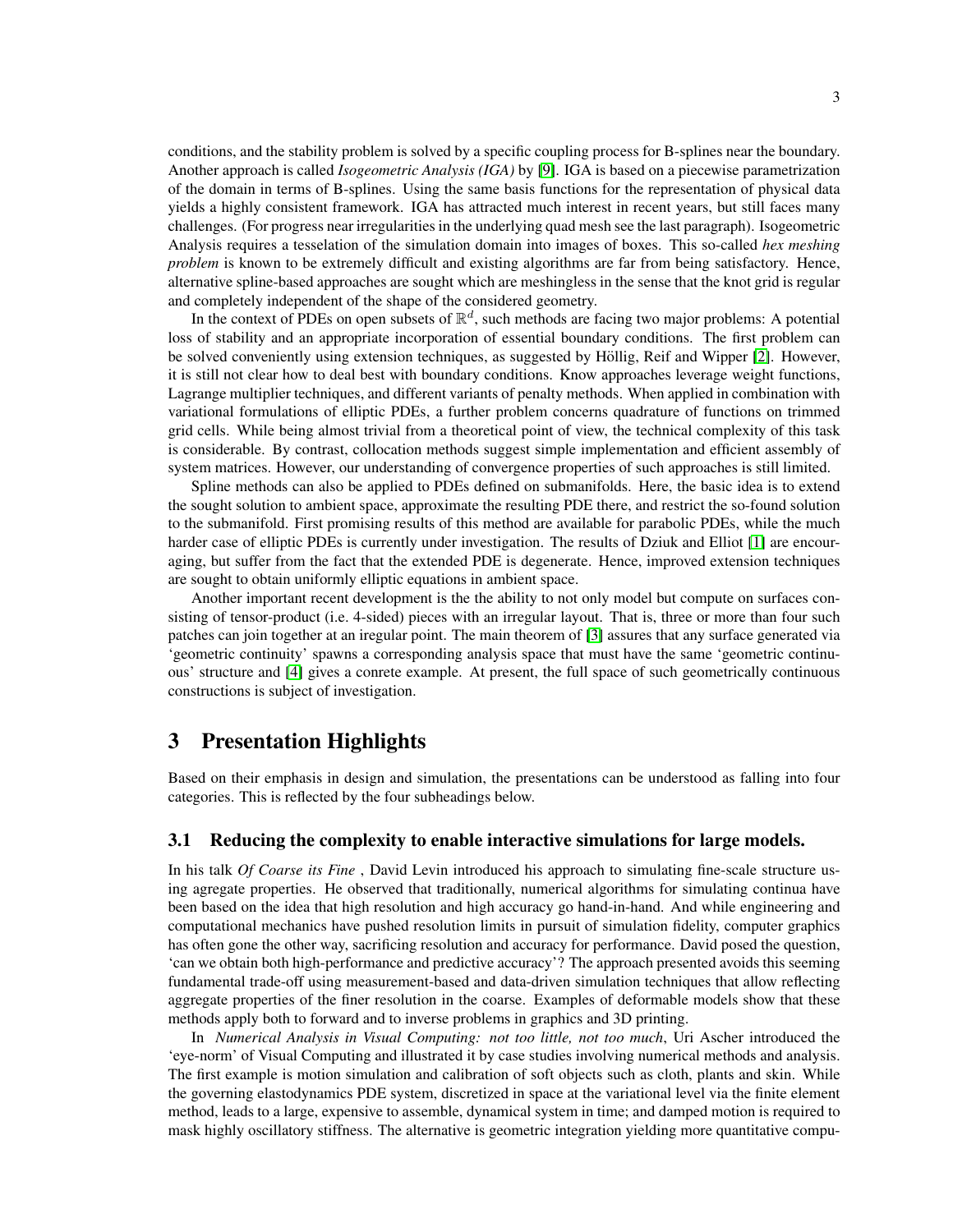tations. The second study is an image processing problem using local approaches that do not necessarily use underlying PDEs.

Klaus Hildebrandt's *Model Reduction for Elasticity-Based Shape Processing* reviewed model reduction techniques for constructing fast approximation algorithms for shape optimization. The goal is to obtain approximate solutions at run times that are independent of the resolution (triangulation density) of the discrete shapes to be optimized. His applications showed real-time elasticity-based shape interpolation and the processing of curves in shape spaces in which a shape (ie the geometric model triangulation) is a single point. Klaus also outlined the concept of compressed vibration modes of elastic bodies, in contrast to the natural vibration modes. This yields more efficient localized ("sparse") deformations.

Alec Jacobson presented 3D printed hierarchically fitting plastic models to illustrate his talk *From Reconfigurables to Matryoshka, Optimizing Shapes and Motions over Space-Time* A reconfigurable is an object or collection of objects whose transformation between various states defines its functionality or aesthetic appeal. For example, a mechanical assembly can be composed of interlocking pieces, a folding bicycle transforms, or consider a space-saving arrangement of apartment furniture. Alec maintained that traditional computeraided design tools are intended for static objects and reported on new tools for optimizating computational design of reconfigurable shapes. A particularly appealing application is the interactive computational design of generalized Matryoshka, a.k.a. Russian Nesting Dolls.

#### 3.2 Meshingless analysis via higher-order isoparametric or isogeometric design.

A second series of four talks surveyed the state of the art and introduced new open-source software for isoparameteric esign with higher-order smoothly connected computational elements

Angelos Mantzaflaris presentation of a *Versatile software for isogeometric simulations* introduced a new general purpose software implementation G+smo for isogeometric analysis. He discussed how, more than a decade after the introduction of the isogeometric approach, industrialization of the technology remains a major challenge. Angelos traced this back to the need for a new way of thinking (a paradigm shift) with respect to existing computer-aided design and finite element analysis software. He pointed to the educational component since isogeometric simulation, while a big step forward in theory, requires a re-engineering of current design and simulation practices.

Jorg Peters' *Smooth surfaces and Volumes for Analysis* surveyed the state of the art in isogeometric design in the presence of irregularties in the surface; that is when more or fewer than four quadrilaterals (or not six triangular facets) meet and are to be smoothly joined to support analysis functions on the resulting manifold. After a brief overview of different surface representations, Jorg focused on a theorem that guarantees that all  $G<sup>k</sup>$  constructions yield  $C<sup>k</sup>$  isogeometric finite elements, and covered alternative polar and singular parameterizations in detail, showing their use for direct, meshingless, isogeometric analysis in each case.

In *G1 multi-patch parametrizations for isogeometric analysis* Thomas Takacs elaborated on the properties of  $C<sup>1</sup>$ -smooth isogeometric function spaces over multi-patch domains (across irregularities). Thomas characterized isogeometric functions on a B-spline domain as those whose graph surface also has a B-spline representation and the domain of interest is composed of multiple B-spline patches. The presentation focused on a special class of C1-smooth functions for 'analysis-suitable'  $G<sup>1</sup>$  multi-patch domains and constructed a basis for a suitable subspace with optimal approximation properties. Thomas advertised the approaches flexibility in that it can be implemented easily and incorporated into an IGA framework.

Denis Zorin's talk introduced *Similarity maps and splines on surfaces* as a new technique to model smooth surfaces of arbitrary topology based on tensor product splines (e.g. subdivision surfaces, free-form splines, T-splines). Denis pointed out that the conversion of an input surface into a representation is commonly achieved by constructing a global seamless parametrization, possibly aligned to a guiding cross-field and using this parametrization as a domain to construct the spline-based surface. (A seamless parametrizations can be thought of as parameterizations of surfaces cut to disks, with isoparametric line directions and spacing on the surface matching perfectly across the cuts). Denis pointed to the fundamental difficulty in designing robust algorithms for subdivision surfaces (requiring a conforming domain mesh) or T-spline surfaces is to reliably obtain a suitable parameterization that has the same topological structure (matching singularities and more generally rotations of parametric line directions along loops matching that of the cross-field) as the guiding field poses a major challenge. To address the problem, Denis introduced the concepts of seamless similarity maps – allowing scale jumps across cuts and splines with half-edge knots, that relax the global knot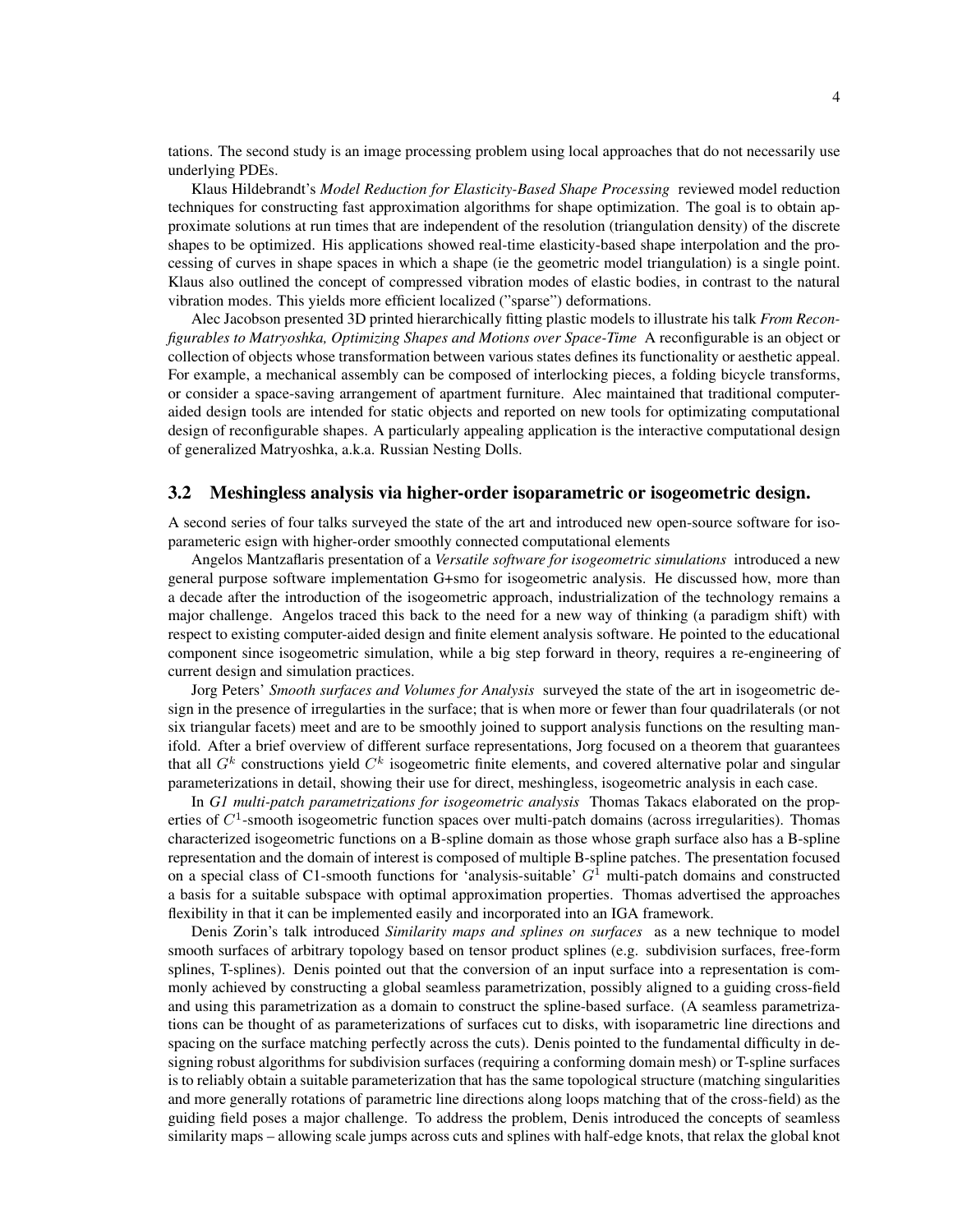interval consistency requirements on surfaces with nontrivial genus. He showed that for any given guiding field structure, a compatible parametrization of this kind exists and can be computed. This leads to fully automatic construction of high-order approximations of arbitrary surfaces with highly complex topology. Potentially this enables, automatic conversion of surfaces to isogeometric form.

#### 3.3 Immersed and ambient spline finite elements

An complementary approach to that above, based on parameteric spline surfaces, is taken by immersed and ambient spline spaces for simulation. Here there is no need to a priori conform the elements to the shape.

Fehmi Cirak motivated using *Immersed B-Spline Finite Elements* by advances in manufacturing, most prominently in additive manufacturing or 3d printing. These techniques enable the production of highperformance products with ever increasing functional and geometric complexity from the product-scale in the order of tens of centimetres down to submillimetre scale. To represent and explore the corresponding vast design space, Fehmi proposed robust and scalable immersed/embedded boundary finite elements. In contrast to conventional finite elements these elements do not require generating and maintaining a boundary-fitted mesh. Instead a non-boundary-fitted hexahedral voxel grid associated with tensor-product B-splines can be combined with auxiliary techniques for enforcing boundary conditions. The regular voxel grid enables multiresolution surface and volume techniques already available in computer graphics and computer-aided design.

Based on the same set of reasoning, that goes back to the web-spline apporach of Hollig and Reif, Florian Martin gave a very thoughtful presentation of *WEB-Collocation for Singular and Time-Dependent Problems* . The collocation method with weighted extended B-splines (WEB-splines) uses spline approximation for the solution of stationary partial differential equations. WEB-collocation requires no mesh generation and numerical integration. Martin pointed to considerably faster computation times and an easier implementation, following a thorough review of the basics of WEB-collocation for general boundary value problems with mixed boundary conditions. The advantages over finite element methods were illustrated for Poisson's equation as typical model problem for singular and time-dependent ppartial differential equations. The underlying uniform spline spaces permit a straightforward generalization of the basic concept to hierarchical bases and the development of intuitive refinement strategies. Simulating a tsunami, the combination of the WEBcollocation concept and a time-step iteration was presented to demonstrate a novel approximation scheme for time-dependent equations.

Ulrich Reif reported on *Approximation with Ambient B-Splines and Intrinsic PDEs on Manifolds*. The basic idea is to extend given data on a manifold to the ambient space, for instance by requesting constant values along lines perpendicular to the manifold. In this way, a new function is defined, which can be approximated by standard tensor product splines in the ambient space. Restricting these splines to the manifold yields the desired approximation. It was shown that this method has optimal approximation power, and this result was illustrated by practical examples. The method can also be used to define parametrizations of free-form surfaces of arbitrary topology. In the second part of the talk, the potential of the method for the solution of intrinsic partial differential equation on manifolds was discussed. Here, not a given function but functionals like the Laplace-Beltrami operator must be extended to the ambient space of the manifold. Once this is done, the resulting higher-dimensional PDE can be approximated by tensor product B-splines, and again, the actual solution is found by restricting the solution to the manifold. Theorems guarantee existence and uniqueness of solutions.

Francesca Pitolli showed how to solve a fractional-time diffusion equation by a collocation-Galerkin method that uses the refinable spaces generated by the fractional B-splines as approximating spaces. The main advantage in using the fractional B-splines is in that their derivatives of both integer and fractional order can be expressed in a closed form that involves just the fractional difference operator. We analyze the performance of the method by solving some test problems.

Mahsa Mirzargar gave an overview of *Smoothness-Increasing Accuracy-Conserving (SIAC) Filtering and Its Application* , its connection with well-established concepts from approximation theory, and the recent advances in SIAC filtering.SIAC filters recover some of the hidden convergence of discontinuous Galerkin (DG) methods at the same time as they smooth out the DG output. Since the introduction of Smoothness-Increasing Accuracy-Conserving (SIAC) Filtering for DG approximation for univariate hyperbolic equations by Cockburn et al., many generalizations of SIAC filtering have been proposed. Mahsa focused on new results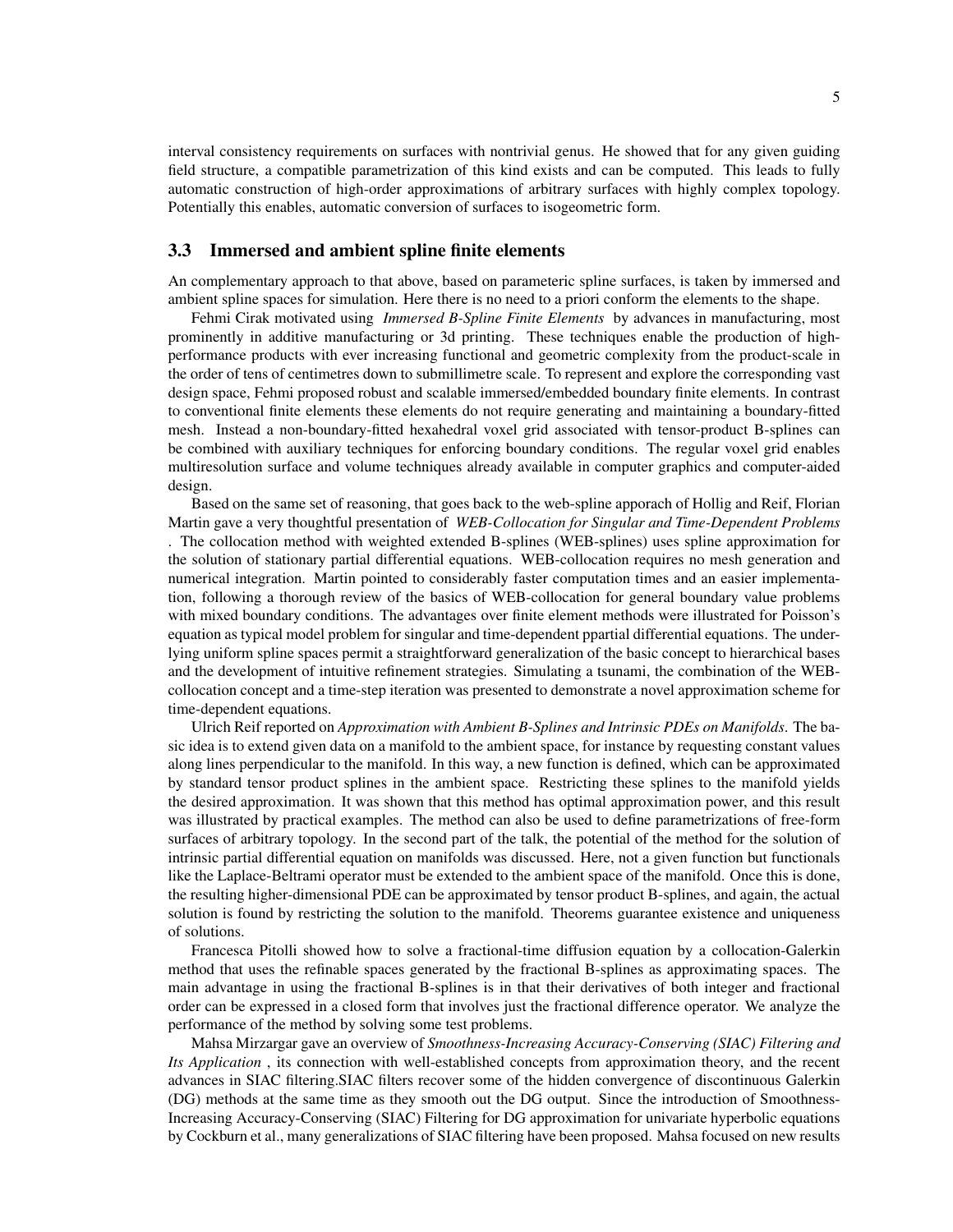connecting spline theory and SIAC filtering. She explained how they have paved the way for a more geometric view of this filtering technique. Examples include the introduction of SIAC line integral with applications for streamlining and flow visualization, hexagonal SIAC using nonseparable splines, and position dependent SIAC with nonuniform knot sequences.

### 3.4 Advances in Toolkits for Geometry and Interactive Simulation

Due to the complexity of the overall challenge of interactive simulation, researchers typically build on

Pierre Alliez presented *The CGAL C++ library: survey and review of recent advances for geometric modeling.* CGAL stands for Computational Geometry and Algorithms library. Pierre outlined the objectives and scope of the CGAL open source project and then focused on recently added algorithms that are relevant for geometric modeling and simulation: point set processing, polygon mesh processing and mesh generation. For each software component he discussed the underlying design principles, showed a live demo and explained how users can adapt and extend CGAL to their specific needs.

Upon popular demand, in a second presentation *Low Distortion Inter-surface Mapping via Optimal Mass Transport* Pierre Alliez presented a novel approach for computing a homeomorphic map between two discrete surfaces – based on CGAL. The work optimizes a mapping by computing a mass transport plan between two surfaces. This non-linear problem, which amounts to minimizing the Dirichlet energy of both the map and its inverse, is solved using two alternating convex optimization problems in a coarse-to-fine fashion. Computational efficiency is achieved through the use of Sinkhorn iterations, modified to handle minimal regularization and unbalanced transport plans.

Hugo Talbot gave an overview of *SOFA, an open-source framework for physics simulation : a tool for research, collaboration and innovation* . SOFA is an open-source framework for multi-physics simulation that specifically aims at interactive and real-time applications, with an emphasis on medical simulation. SOFA benefits today from large, active and international community, including international universities, startups and companies. For more flexibility, SOFA is made up of a stable open-source core and many optional plugins (¿100 plugins), providing innovative numerical methods and state-of-the-art algorithms. The SOFA core has a LGPL license (permissive and non-contaminating) fostering development of prototypes and products under any commercial license. Hugo's talk was followed by Jorg Peters' presentation of the *Blender2SOFA software*

. Blender2SOFA is a software bridge that semi-automates the scene-generation cycle, a key bottleneck in authoring, modeling and developing VR units for surgery simulation.

#### 3.5 User interaction or not?

The last category of presentations focus on the human in the loop aspect of interactive computing.

Jernej Barbic presented *Challenges in 6-DoF haptic rendering of complex geometry and virtual assembly.* Six-DoF haptic rendering (at 1000 frames per second) is useful for training, especially for interactive applications in virtual assembly and maintenance of complex machinery, such as, for example, car engines and landing gears. Jernej pointed to the technological challenges for simulations involving complex distributed contact. One aspect is that there are typically many simultaneous individual contacts. This poses stability issues due to accumulated stiffness. In order for simulations to be useful, paths that violate contact due to errors in the contact resolution algorithm must be efficiently eliminated. Friction is non-trivial, due to the large number of contacts and stringent time requirements. Even preparing the signed distance fields and point clouds can take an unreasonably amount of time with models of realistic complexity. Jernej decribed new algorithms for signed distance field generation, continuous collision detection, adaptive stiffness and friction.

Jose Luis Licon Salaiz focused on the visualization of *Computational topology for pattern analysis in turbulent flow* The techniques from computational topology are used to quantify spatio-temporal complexity of environmental data in different levels of the earth's athmosphere, and for detecting minimal flow structures in direct numerical simulations.

Karan Singh's talk *Sketching and Sculpting Simulations* , explored the coupling of interactive sketching and sculpting with physical simulation. Sketch and sculpt interfaces have often been touted as natural approaches to interactive conceptual modeling. Karan explained how use symmetry and montoring of the drafting speed to produce 3D designs that are structurally stable, and to design interactively aided by physical simulation.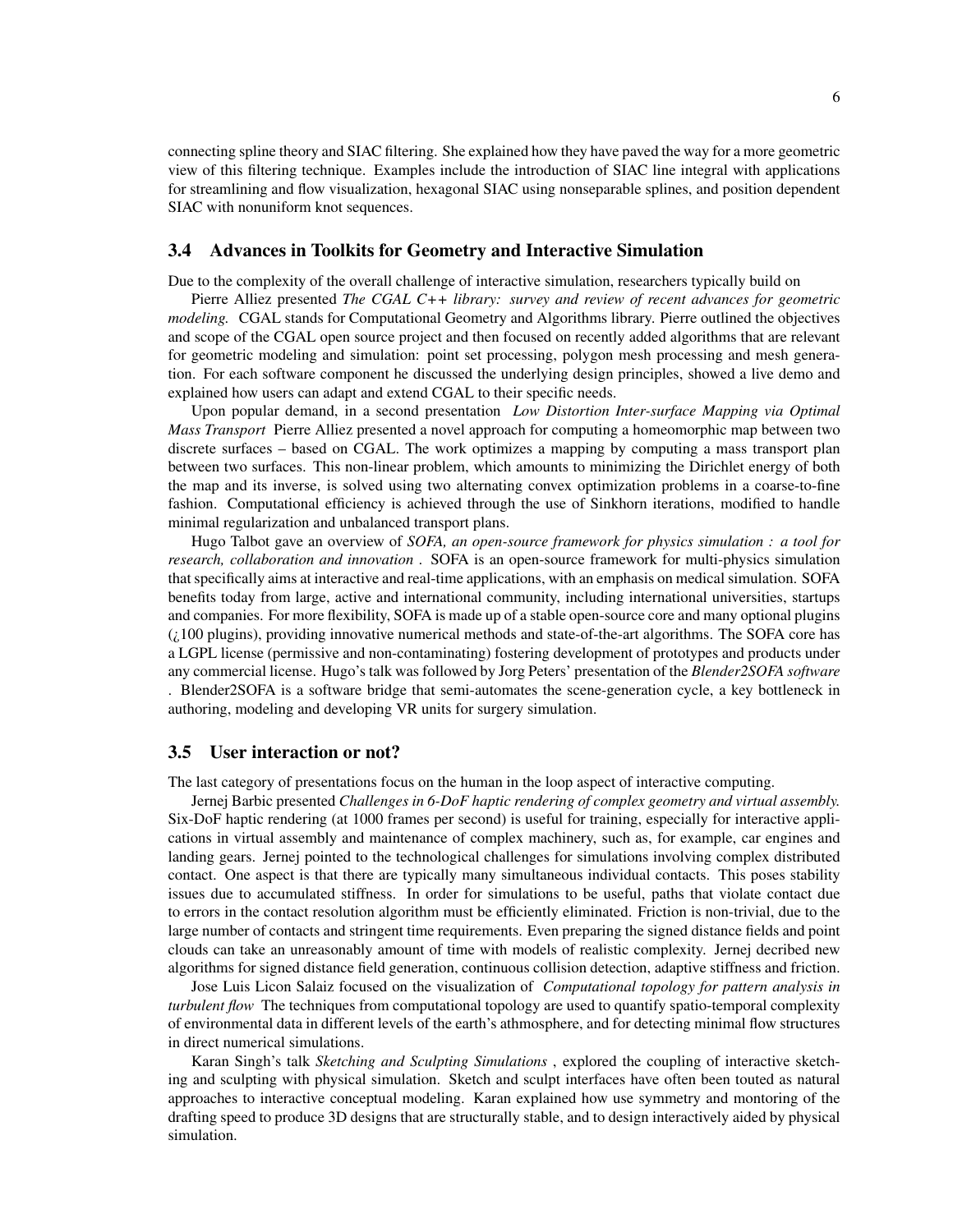Quite to the contrary, Tom Grandine argued that while in his oart of the aerospace industry, interactivity is appreciated by the users, the results for complex multi-objective optimization of shape and materials are actually worse. In *The Case Against Interactive Design* Tom pointed out the inability of design methodology researchers to find positive impact and he presented several studies showing a negative impact as interactivity invited trial and error in high-dimensional spaces.

Jos Stam made a different but similar case for *Modeling through self-assembly* . Usually shapes are modeled through a top down approach for example smooth surfaces defined by a few control points. In his talk, Jos presented the case for an opposite paradigm. This approach, based on a robust framework (nucleus) of physics and collision simulation, creates shapes from a bottom up approach. Shapes emerge from small scale interactions through local interactions. This approach is inspired by micro-biology. Key to this approach is to use a dynamics solver. More details can be found at https://www.autodeskresearch.com/publications/jmi2012.

## 4 Scientific Progress Made

The meeting brought together leading researchers from mathematics, engineering, and computer science. The researchers were both from academics, research centers and industry. The shared interest in geometry and simulation resulted in a rich palette approaches. The intense group discussions clarified the different emphasis towards combining geometry and simulation: depending on whether the application area is aircraft manufacture or interactive simulation different points on the spectrum

We identified the following list of issues that span the space interest that make concrete the wide range of viewpoints. Participants learned about the varying focus and differing yardsticks of success in each other's areas of specialization.

- Eye ball metric vs convergence order: in computer graphics the emphasis is on the fast generation of visually plausible simulations. In engineering applications the emphasis is on verification and convergence to ground truth. Mathematicians focus on theorems guaranteeing  $O(h^p)$  convergence.
- Interactive vs Knowledge-driven: Across the disciplines, optimal design of shape and function is an important issue. Interactive environments encourage fast exploration – but also encourage trial and error approaches that impede the knowledge-driven approach of experienced engineers.
- Wall clock vs CPU clock: thoughtful integration of tools into the human creation process is more often important to engineers then higher speed of individual tasks. If the output of A does not fit into B, and it takes a lot of data adjustment, then a slower, but compatible computation of A may be preferable.
- Interactive vs accurate: the obvious trade-off, turns not to be as obvious when precomputation is permissible. For example in "of coarse it's fine", D. Levin illustrates this point by obtaining apparently accurate results with much coarser models. On the other hand, Tom Grandine's talk pointed out that interactively computed results may lead to local minima.
- Design (styling) and analysis: Smooth graded parameterizations of the computational domain manifold are indispensable for the stability and convergence of solvers for higher-order differential equations. However stylists, say in the car industry, focus exclusively on the visible shape of surfaces disregarding relative orientation, tessellation, even mathematical guarantees of continuity or suitability for later volumetric tessellation.
- Meshing vs Meshingless: Traditional finite elements require a meshing of the computational domain that often does not fully conform to the designed shape. meshingless approaches also use a mesh, but either the mesh is a trivial regular grid partition of the surrounding space, or it is the control net that defines the shape.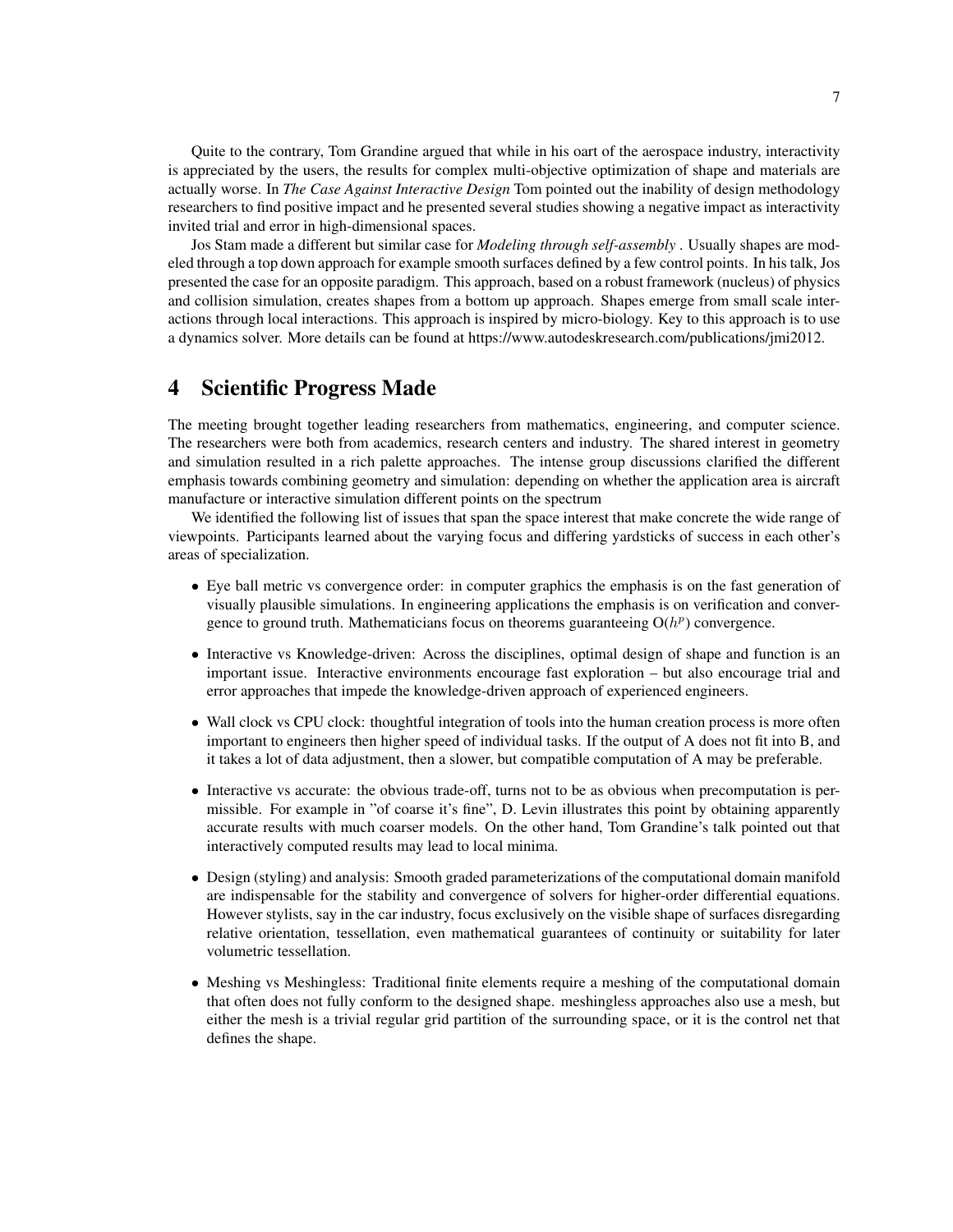## 5 Outcomes of the Meeting

#### 5.1 Interdisciplinary exchange and opportunities for collaboration

Major outcome was an improved understanding of the issues facing, and tools used, by researchers across disciplines and professional environment: from geometry processing, computational geometry, geometric design, formulation of simulation models, real-time computation for interactive simulation, isogeometric and higher-order isoparametric design. The workshop is part of reversing the tendency towards specialization that risks neglecting feedback to the overarching set of challenges. Below we list pointers and introductions to available tools, code or theory, e.g. opensource software packages and educational resources.

A second series of earth quakes hit Oaxaca state just prior to workshop. This caused a number of lastminute cancellations over the weekend as family and employers weighed in concerned about more damage. Fortunately, the schedule could be restructured to not compromise the overall goal of presenting and bridging the current gap between the approaches and expectations from different fields and from different professions. Participants included industry (Boeing, Autodesk, etc.), research labs (CGAL, SOFA consortium, etc.) and academics from different continents including, in addition to mathematicians, mathematically-oriented faculty in engineering and computer science from different continents. An initial five-minute one-on-one 'mathematical speed dating' event allowed participants to quickly fill each other in on their main interests and lowered the barrier for junior participants. As a result, several participants noted that the discussions were more intense than what they had experienced in venues such as Dagstuhl or Oberwolfach, and certainly than in large conference venues. Specific focal points of the discussion was the availability, accuracy and interactivity of design tools and opensource or proprietary modeling and simulation environments to support the interactive design and analysis cycle and interactive surgical simulation, where model deformation and modification tightly link analysis and design.

#### 5.2 Synopsis of Theory and Tools for geometry and interactive simulation

We framed the discussions of the last day around the questions

- What software foundations are needed?
- What should students be taught?
- What did you learn from areas outside your own?

As a result, we compiled the following two sections on pointers to the literature and the world of useful toolkits.

# Books recommended for preparation in the area of geometry & simulation

#### Finite Elements and Mechanics

C. Lanczos: *The Variational Principles of Mechanics.* Introduction to the variational underpinnings of classical mechanics including rigid and deformable bodies and constrained systems. The first two chapters are recommended to all. Later chapters are for specialization in physics simulation.

J. Bonet and R.D. Wood: *Nonlinear Continuum Mechanics for Finite Element Analysis.* A walk through of the math and implementation techniques behind non-linear FEM for elastica. Notation can be a bit odd as it relies on differentials rather than indicial notation but there are some nice mathematical tricks to be learned.

T. Belytschko et al.: *Nonlinear Finite Elements for Continua and Structures, 2nd ed.* A comprehensive text concerning application of the finite element to solid, fluid, and contact mechanics. Provides a readable mathematical introduction to the topic and has a nice appendix containing shape function formulas and implementation details.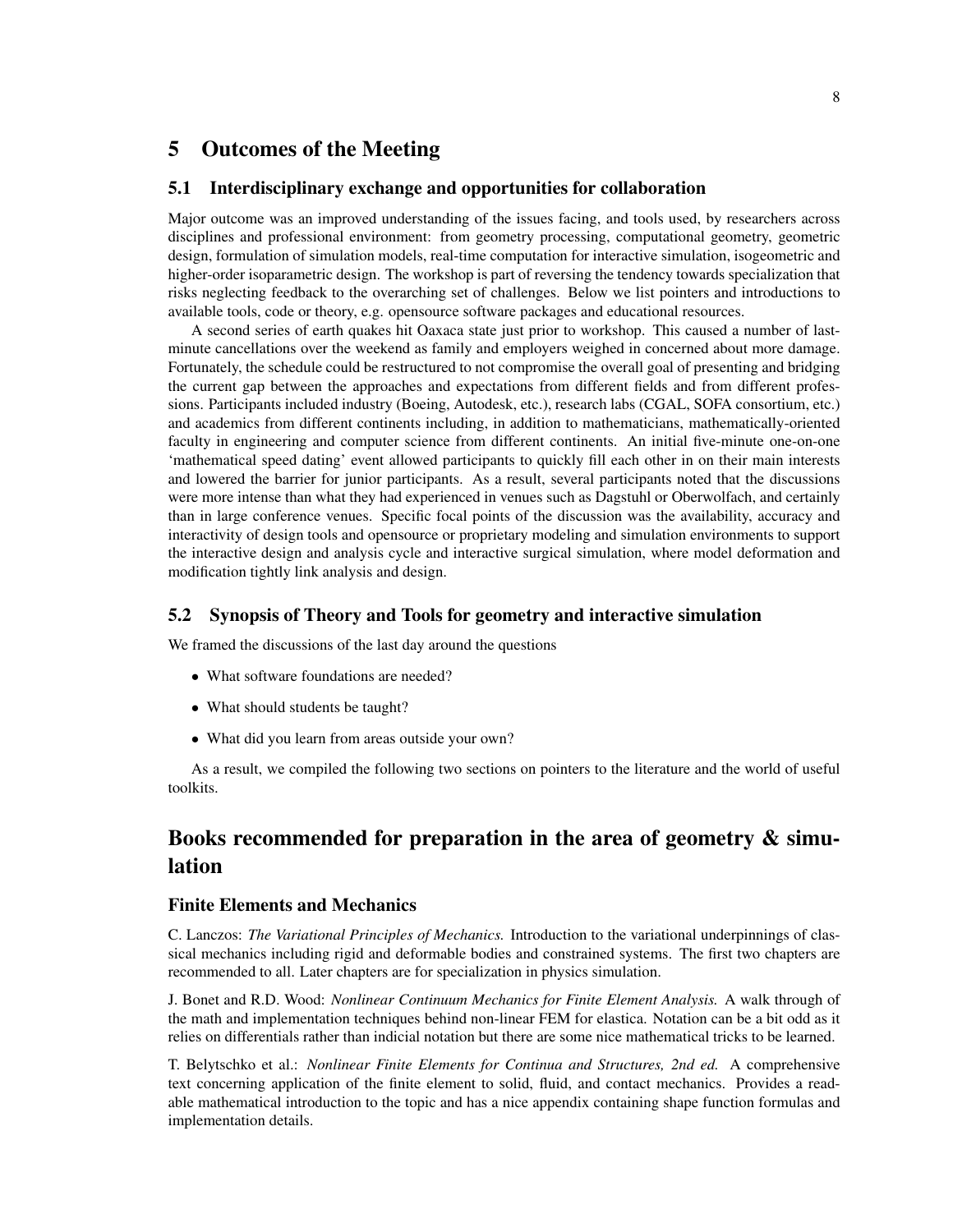T. Belytschko and J. Fish: *A First Course in Finite Elements.* Focusing on the formulation and application of the finite element method through the integration of finite element theory, code development, and software application, the book is both introductory and self-contained, as well as being a hands-on experience for any student.

J.N. Reddy: *An Introduction to the Finite Element Method.* Explains the mathematical underpinnings, but is also well suited for engineers.

G.Th. Mase and G.E. Mase: *Continuum Mechanics.* Contains a great introduction to indicial notation along with a comprehensive set of exercises to practice.

G. Strang and G. Fix: *An Analysis of the Finite Element Method.* More suitable for math students: more formal mathematically vs typical engineering FEM book, but more clear notation and concise presentation.

D. Braess: *Finite Elements: Theory, Fast Solvers, and Applications in Solid Mechanics.* Standard reference with examples, counter-examples, and exercises.

#### Geometry Processing and Mesh Generation

J.A. Baerentzen et al.: *Guide to Computational Geometry Processing: Foundations, Algorithms, and Methods.* This book reviews the algorithms for processing geometric data, with a practical focus on important techniques not covered by traditional courses on computer vision and computer graphics.

M. Botsch et al.: *Polygon Mesh Processing.* Introduction to the geometry processing pipeline – originally a SIGGRAPH course turned into a book. Not really a text book, but appropriate for graduate students.

S.W. Cheng, T.K. Dey, and J. Shewchuk: *Delaunay Mesh Generation.* Recent (2012) and most complete guide to Delaunay-based mesh generation.

H. Edelsbrunner: *Geometry and Topology for Mesh Generation.* An excellent text for courses on mesh generation.

#### Splines and Subdivision

K. Höllig and J. Hörner: *Approximation and Modeling with B-Splines*. Introduction to (rational) Bézier-Curves, (B-)Splines, spline approximation, and multivariate splines. See also http://www.siam.org/books/ot132/ and http://www.siam.org/books/ot132/) for problem collection and interactive spline programs (Matlab).

J. Peters and U. Reif: *Subdivision Surfaces.* Comprehensive description of the analysis of subdivision surfaces with extraordinary vertices.

M. Sabin: *Analysis and Design of Univariate Subdivision Schemes.* Very intuituve description. Less rigorous, but much better accessible than standard journal references.

#### Exterior Calculus

B. O'Neill: *Elementary Differential Geometry.* Undergrad introduction to differential geometry with emphasis on surfaces in  $\mathbb{R}^3$  and differential forms.

K. Jänich: Vector Analysis. Undergrad introduction to differential manifolds and differential forms with emphasis on intuition and examples.

D. Bachman: *A Geometric Approach to Differential Forms.* An introduction to forms and exterior calculus taught from a geometric perspective. Provides a relatively painless introduction to forms and exterior calculus for both math and CS students.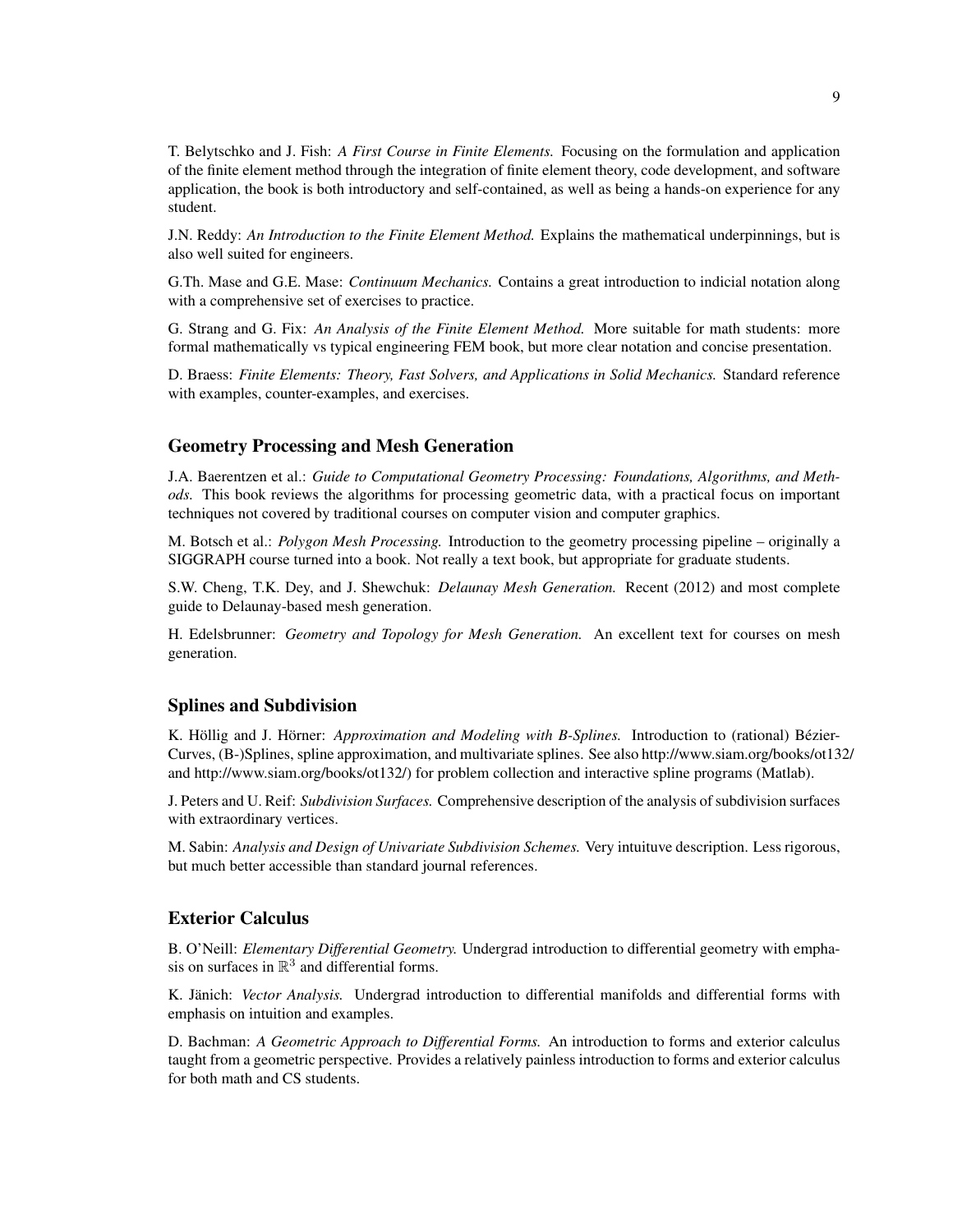### Online Materials

D. Baraff and A. Witkin: *[Physically-Based Modeling.](https://graphics.stanford.edu/courses/cs448b-00-winter/papers/phys_model.pdf)* Excellent walk through of how physics-based animation is done in graphics.

graphics.stanford.edu/courses/cs448b-00-winter/papers/phys model.pdf

J. Barbic and E.D. Sifakis: *[FEM Simulation of 3D Deformable Solids: A Practitioner's Guide to Theory,](www.femdefo.org) [Discretization and Model Reduction.](www.femdefo.org)* Tutorial for those wanting a computer science introduction to finite element methods as they are used in computer graphics. femdefo.org

University of Colorado at Boulder: *[Introduction to Finite Element Methods.](#page-0-0)* Introductory material. Notes with practical FEM details (stiffness matrix entries, mathematica code for computation). colorado.edu/engineering/CAS/courses.d/IFEM.d/

University of Colorado at Boulder: *[Nonlinear Finite Element Methods.](www.colorado.edu/engineering/cas/courses.d/NFEM.d/Home.html)* Advanced material. colorado.edu/engineering/cas/courses.d/NFEM.d/Home.html

# Software and Toolkits for work in the area of geometry & simulation

### Machine Learning

[PyTorch](http://pytorch.org) and [TensorFlow](https://www.tensorflow.org) are the two most popular machine learning toolkits (developed by Facebook and Google respectively). Both rely on a python API to implement machine learning algorithms such as deep neural nets and come equipped with automatic differentiation and a number of gradient-based optimization schemes for training.

### Geometry Processing

[CGAL](https://www.cgal.org): An open-source and cross-platform C++ library. Some basic computational geometry algorithms and data structures, as well as algorithms for point set and mesh generation and processing are provided.

- Components: A list of components can be found [here.](https://doc.cgal.org/latest/Manual/packages.html)
- Demo: Since a few years the library comprises the so-called "polyhedron demo": a cross-platform 3D demo with GUI based on Qt, OpenGL and QGlViewer that enables experimenting with most of the 3D algorithms of CGAL: point set processing (denoising, simplification, surface reconstruction), mesh processing (simplification, remeshing, modeling, skeletonization, parameterization, etc), mesh generation (surface triangle and volume tetrahedron). There are also basic editing tools for point clouds and meshes, and for making high-res screen snapshots. If you are on windows there is no need to compile CGAL to try out the demo: a precompiled executable can be downloaded from the [list of](https://doc.cgal.org/latest/Manual/packages.html) [packages.](https://doc.cgal.org/latest/Manual/packages.html)
- Support: If you get stuck remember that you are not alone. You can subscribe to the user mailing list and then ask for help, ask even naive questions such as "can I do this?", or "I cannot compile", or even complaints such as "I hate templates". You can also suggest changes or addition – as in all open source projects! There is a [forum.](https://www.cgal.org/support.html)
- Contribute: You can contribute in many ways: acknowledge, send nice pictures of what you do with it, bug reports, feature requests, pull requests, suggestions, submission of new components, etc.
- Courses: Pierre Alliez has lots of material for teaching CGAL, together with hands-on exercises, just contact him by [email.](mailto:pierre.alliez@inria.fr) Support is also available through Pierre!

[Meshlab](http://meshlab.sourceforge.net): An open-source solution with visualization and basic mesh processing algorithms. Many people use it also to generate figures for their paper.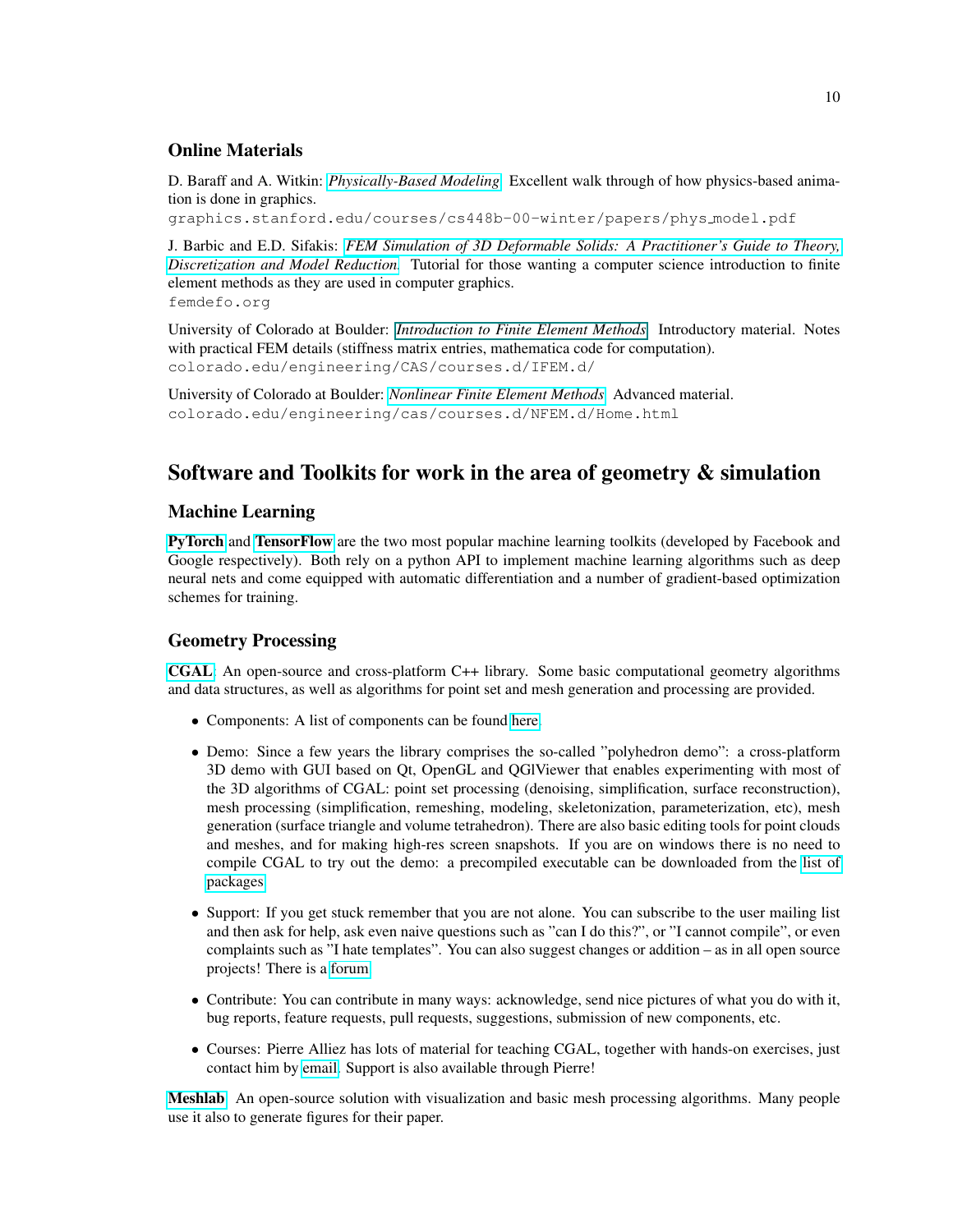[LibIGL](https://github.com/libigl/libigl): A simple C++ geometry processing library. There is a wide functionality including construction of sparse discrete differential geometry operators and finite-elements matrices such as the cotangent Laplacian and diagonalized mass matrix, simple facet and edge-based topology data structures, mesh-viewing utilities for OpenGL and GLSL, and many core functions for matrix manipulation which make [Eigen](http://eigen.tuxfamily.org/) feel a lot more like MATLAB.

[GPToolbox](https://github.com/alecjacobson/gptoolbox): A toolbox of useful matlab functions for geometry processing. There are also tools related to constrained optimization and image processing. Typically, these are utility functions that are not stand-alone applications. Includes matlab scripts for creating SIGGRAPH quality visual output.

Bezier View: Bezier View (short bview) is a lightweight viewer that renders Bézier patches, rational Bézier patches and polygonal meshes. It provides a simple tool to analyse surfaces based on curvature plots, curvature needle plots, and highlight line plots.

### Simulation

**[SOFA](https://www.sofa-framework.org):** An open-source solution for interactive physics simulation (mesh-based & meshless) based on  $C_{++}$ , e.g., dedicated to continuum mechanics, basic thermodynamics. Free plugin creation (self-licensing) and free support available with Hugo. Plugins available for Unity, soon Unreal.

[G+Smo](http://www.gs.jku.at/gismo): (Geometry + Simulation Modules, pronounced "gismo") is a new open-source C++ library that brings together mathematical tools for geometric design and numerical simulation. It implements the relatively new paradigm of [isogeometric analysis,](http://en.wikipedia.org/wiki/Isogeometric_analysis) which suggests the use of a unified framework in the design and analysis pipeline. Currently in Beta release.

[Project Chrono](https://github.com/projectchrono/chrono): A FEM package from Dan Negrut's group. Project Chrono represents a community effort aimed at producing a physics-based modelling and simulation infrastructure based on a platform-independent, open-source design. The name of this software infrastructure is Chrono. Some of its features are listed below. More information is available at the [project website.](http://www.projectchrono.org/) The applications areas in which Chrono is most often used are vehicle dynamics, robotics, and machine design. In vehicle dynamics, Chrono has mature support for tire/terrain interaction modeling and simulation.

#### Visualization & Rendering

[Unity](http://unity3d.com/):  $AC \#$  based game engine which includes rendering, simulation, audio and geometry tools. Usually used for just the rendering component. Note you can call  $C++$  code from  $C \#$ .

[Unreal](http://unrealengine.com/): A C++ based open-source game engine which includes rendering, simulation, audio and geometry tools. Usually used for just the rendering component.

[Paraview](http://paraview.org/): An efficient scientific visualization with standard vtk (and others formats).

[Alembic](http://www.alembic.io): An open-source file format for portable saving and loading of simulation data into VFX tools such as Maya and Blender.

[Houdini](https://www.sidefx.com): A Software for VFX physics simulation. Plugin architecture allows anyone to import new algorithms into the software. Used as a rendered for fluid simulation in computer graphics.

[QT](https://www.qt.io): An open source UI toolkit.

[QGLViewer](http://libqglviewer.com): An open source 3D viewer.

[OpenCascade](https://www.opencascade.com/): An open source CAD kernel library, comparable, e.g., to ACIS from Dassault.

[FreeCAD](https://www.freecadweb.org/): An open source parametric 3D CAD modeller with a GUI and Python interface.